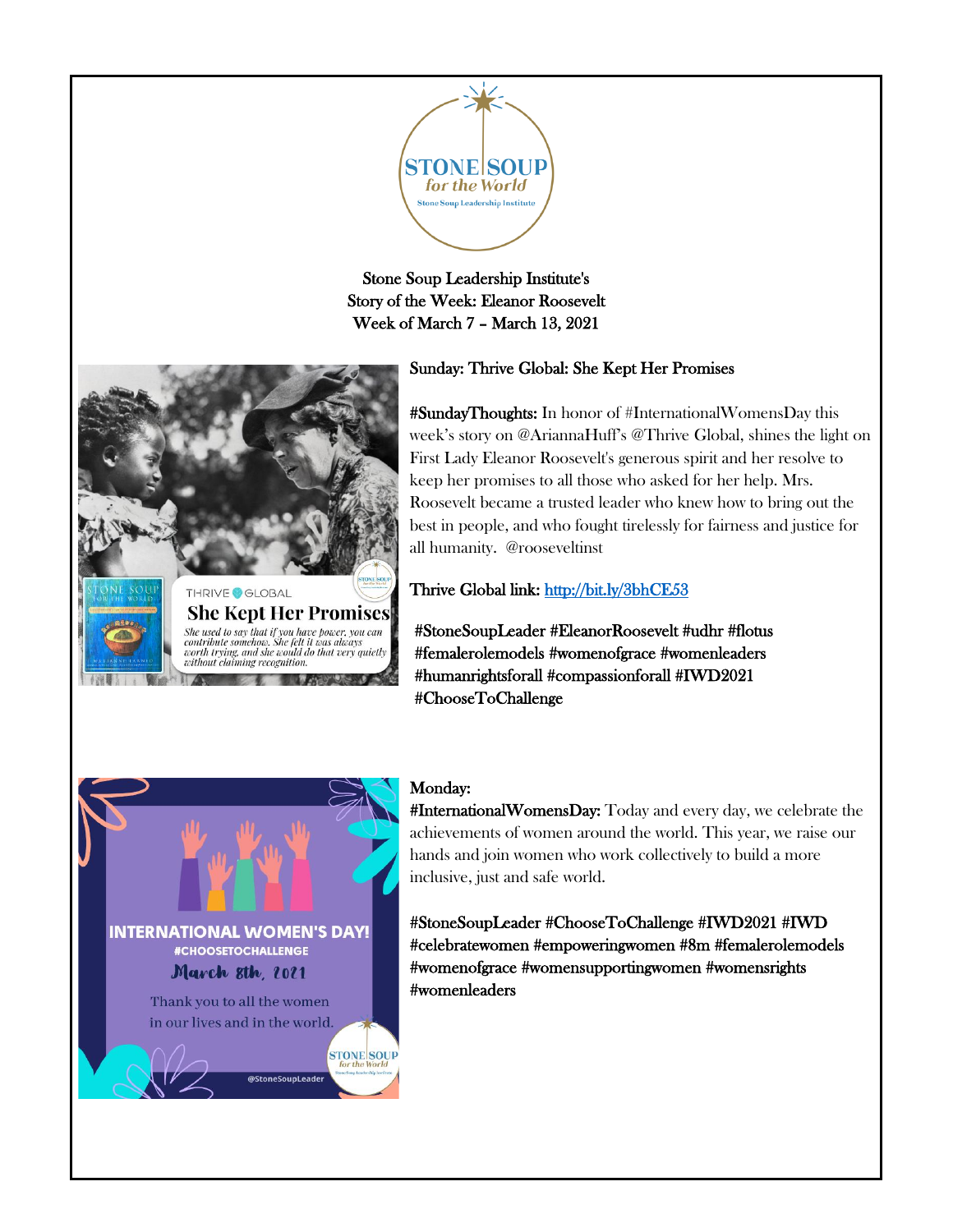

ELEANOR ROOSEVELT

## Monday Quote: Eleanor Roosevelt

#MondayMotivation: First Lady Eleanor Roosevelt, the most trusted woman of her time, fought tirelessly for women's rights and racial equality. Through her significant contributions, she became a role model for the rest of this country— and for future presidents' wives. @rooseveltinst

#StoneSoupLeader #EleanorRoosevelt #ChooseToChallenge #IWD2021 #IWD #celebratewomen #empoweringwomen #flotus #8m #femalerolemodels #womenofgrace #womenleaders #udhr #humanrightsforall



# Tuesday: Hero Report: Eleanor Roosevelt

Be inspired by this short video featuring First Lady Eleanor Roosevelt speaking about the United Nation's Universal Declaration of Human Rights. In her words, "the building of human rights would be one of the foundation stones" for world peace. @rooseveltinst @unitednations

YouTube link: [https://youtu.be/ShdPMuffN\\_8](https://youtu.be/ShdPMuffN_8)

#StoneSoupLeader #EleanorRoosevelt #humanrightsforall #udhr #empoweringwomen #flotus #femalerolemodels #womenofgrace #womenleaders #compassionforall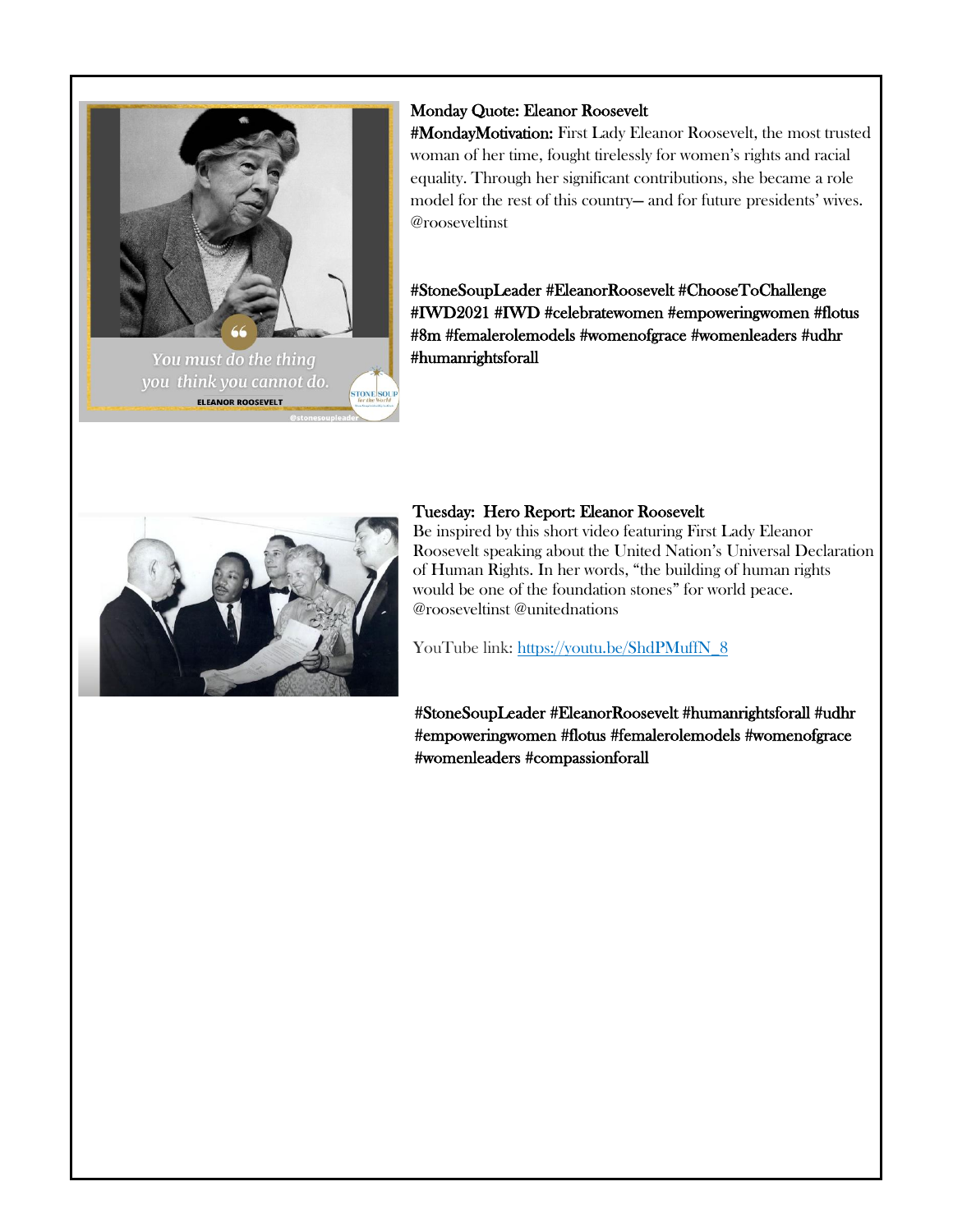

# Wednesday: Honor Roll: Roosevelt Institute

#CalltoAction: The Roosevelt Institute builds on the legacy of President Franklin Roosevelt and Eleanor Roosevelt to champion new ideas and new leaders toward a more resilient, equitable, and green future for all.

Find out more about how the Roosevelt Institute is reimagining democracy: [www.rooseveltinstitute.org](http://www.rooseveltinstitute.org/)

@rooseveltinst @FDRLibrary #StoneSoupLeader #NewRules #Policy4People #udhr #EleanorRoosevelt #humanrightsforall #compassionforall



Thursday: Eleanor Roosevelt Award: Marietta Primicias Goco #ThrowbackThursday: The Stone Soup Leadership Institute presented the first Global Eleanor Roosevelt Award to Marietta Primicias Goco, of the Philippines. The Roosevelt Institute's David Woolner presented the Award and funded the Institute's fact-finding mission on how Mrs. Goco, as the first Presidential Commission to Fight Poverty in the Philippines, embodied Mrs. Roosevelt's spirit. Read the report:

[http://soup4worldinstitute.com/wp](http://soup4worldinstitute.com/wp-content/uploads/2021/03/FERIcover-2021.pdf)[content/uploads/2021/03/FERIcover-2021.pdf](http://soup4worldinstitute.com/wp-content/uploads/2021/03/FERIcover-2021.pdf)

#StoneSoupLeader #EleanorRoosevelt #femalerolemodels #womenofgrace #womenleaders #udhr #humanrightsforall #compassionforall #Philippines